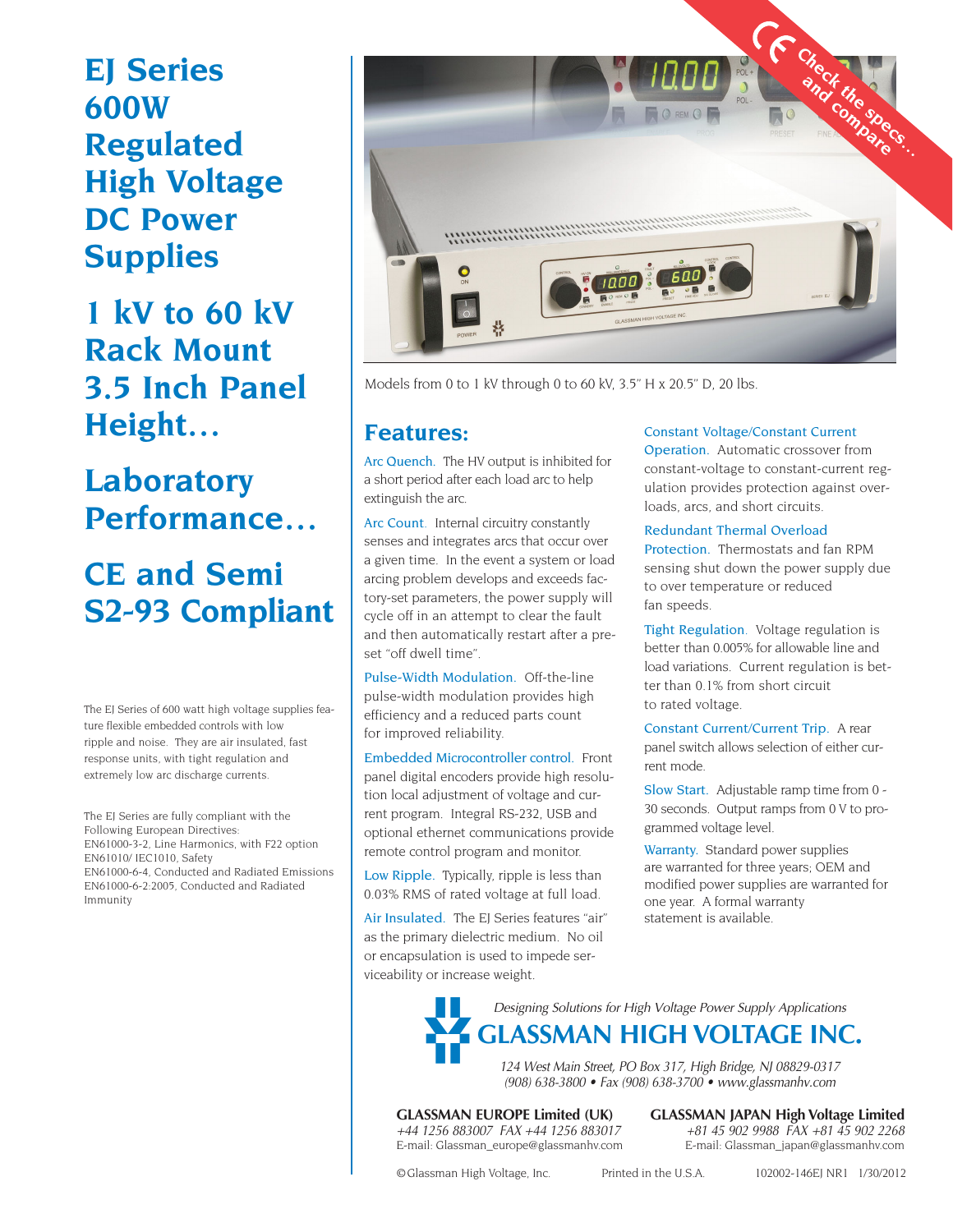### **Specifications**

(Specifications apply from 5% to 100% rated voltage. Operation is guaranteed down to zero voltage with a slight degradation of performance.)

Input: User selectable via rear panel switch, 102 - 132 V RMS or 198 to 264 VRMS single-phase, 48-63 Hz, 1200 VA maximum at full load. C14 connector per IEC 60320 with mating line cords **SHIPPED SET FOR 198 to 264**

Efficiency: Typically greater than 85% at full load.

Output: Continuous, stable adjustment, from 0 to rated voltage or current by panel mounted optical rotary encoder or by external +10V signals. Voltage accuracy is  $0.5\%$  of setting  $+$ 0.2% of rated. Optical rotary encoder resolution: 0.025% with "Fine Adjustment" mode selected. 0.25% with "Coarse Adjustment" mode (default). Repeatability is < 0.1% of rated.

Static Voltage Regulation: Better than ±0.005% for specified line variations and  $0.005\% + 0.5$  mV/mA for no load to full load variations.

Dynamic Voltage Regulation: For load transients from 10% to 99% and 99% to 10%, typical deviation is less than 2% of rated output voltage with recovery to within 1% in 500 us and recovery to within 0.1% in 1 ms.

Ripple: Better than 0.03% of rated voltage + 0.5 V RMS at full load.

Current Regulation: When in current regulation mode, better than 0.1% from short circuit to rated voltage at any load condition.

Voltage Monitor: 0 to +10 V equivalent to 0 to rated voltage. Accuracy: 0.5% of reading + 0.2% of rated. Impedance is 10 K $\Omega$ .

Current Monitor: 0 to +10 V equivalent to 0 to rated current. Accuracy: 1% of reading + 0.1% of rated. Impedance is  $10 K \Omega$ .

Stability: 0.01% per hour after 1/2 hour warm-up, 0.05% per 8 hours.

#### Voltage Rise/Decay Time Constant:

The voltage rise time constant is 50 ms typical for all models using either HV enable or remote programming control. The voltage decay time constant is 50 ms with a 30% resistive load for 8 kV to 60 kV models and 50 ms with an 10% resistive load for 1 kV to 6 kV models.

Temperature Coefficient: 0.01% /°C.

Ambient Temperature: -20 to +40° C, operating; -40 to +85° C, storage.

Polarity: Available with either positive, negative or reversible polarity with respect to chassis ground.

Protection: Automatic current regulation protects against all overloads, including arcs and short circuits. Thermal switches and RPM sensing fans protect against thermal overload. Fuses, surge-limiting resistors, and low energy components provide ultimate protection.

Arc Quench: An arc quench feature provides sensing of each load arc and quickly inhibits the HV output for approximately 20 ms after each arc. Standard on 8 - 60 kV models; optional on 1- 6 kV models.

Arc Count: Internal circuitry senses the number of arcs caused by external load discharges. If the rate of consecutive arcs exceeds approximately one arc per second for five arcs, the supply will turn off for approximately 5 seconds to allow clearance of the fault. After this period the supply will automatically return to the programmed kV value with the rise time constant indicated. If the load fault still exists, the above cycle will repeat. Standard on 8 - 60 kV models; optional on 1- 6 kV models.

External Interlock: Open = off, closed = on. Normally latching except for blank front panel version where it is non-latching.

Remote HV Enable/Disable:

 $0 - 1.5 V = \text{OFF}$ , 2.5 - 15 V = ON.

#### RS232/USB/Ethernet Programming and Monitor Accuracy:

Resolution: 0.025% of full scale for both the voltage and the current programs. 0.1% of full scale for both the voltage and the current monitors

Remote setting accuracy: Voltage setting accuracy is better than 0.5% of setting + 0.2% of rated.

Remote reading accuracy: Voltage reading accuracy is 0.5% of reading + 0.2% of rated. Current reading accuracy is  $1\%$  of reading  $+0.1\%$  of rated.

#### Front Panel Elements.

Output Voltage & Current Display: 3.5 Digit digital meters. 1250 count maximum.

Indicators: AC Power, Current Mode, Voltage Mode, Pol +, Pol -, Fault, Fine Adjustment, Preset, Control Lock, Remote Enable, Remote Program, HV On.

AC Power: Rocker switch

Switches (momentary): HV On, SS Slope, Standby, Remote Enable, Remote Program, Preset, Fine Adjust, Control Lock.

Rotary Encoders: Voltage Adjust, Current Adjust..

Rear Panel Elements. AC power entry connector, fuses, power on indicator, ground stud, HV output connector, remote interface connector, RS232/USB connectors, and input voltage selector switch.

The signals provided on the remote interface connector are as follows:

- Inputs: Safety interlock, output voltage and current program signals, high voltage enable and remote HV on.
- Outputs: Output voltage and current monitor signals, HV status, fault status, I/V mode status and a +10 V reference source.

Signal common and ground reference terminals are also provided.

Accessories: Detachable, 8 foot, shielded high voltage coaxial cable (see models chart for cable type), 6 foot NEMA 5-15 line cord, 6 foot NEMA 6-15 line cord, 10 foot null modem cable and 10 foot USB cable are provided.

Weight: Approximately 20 lbs.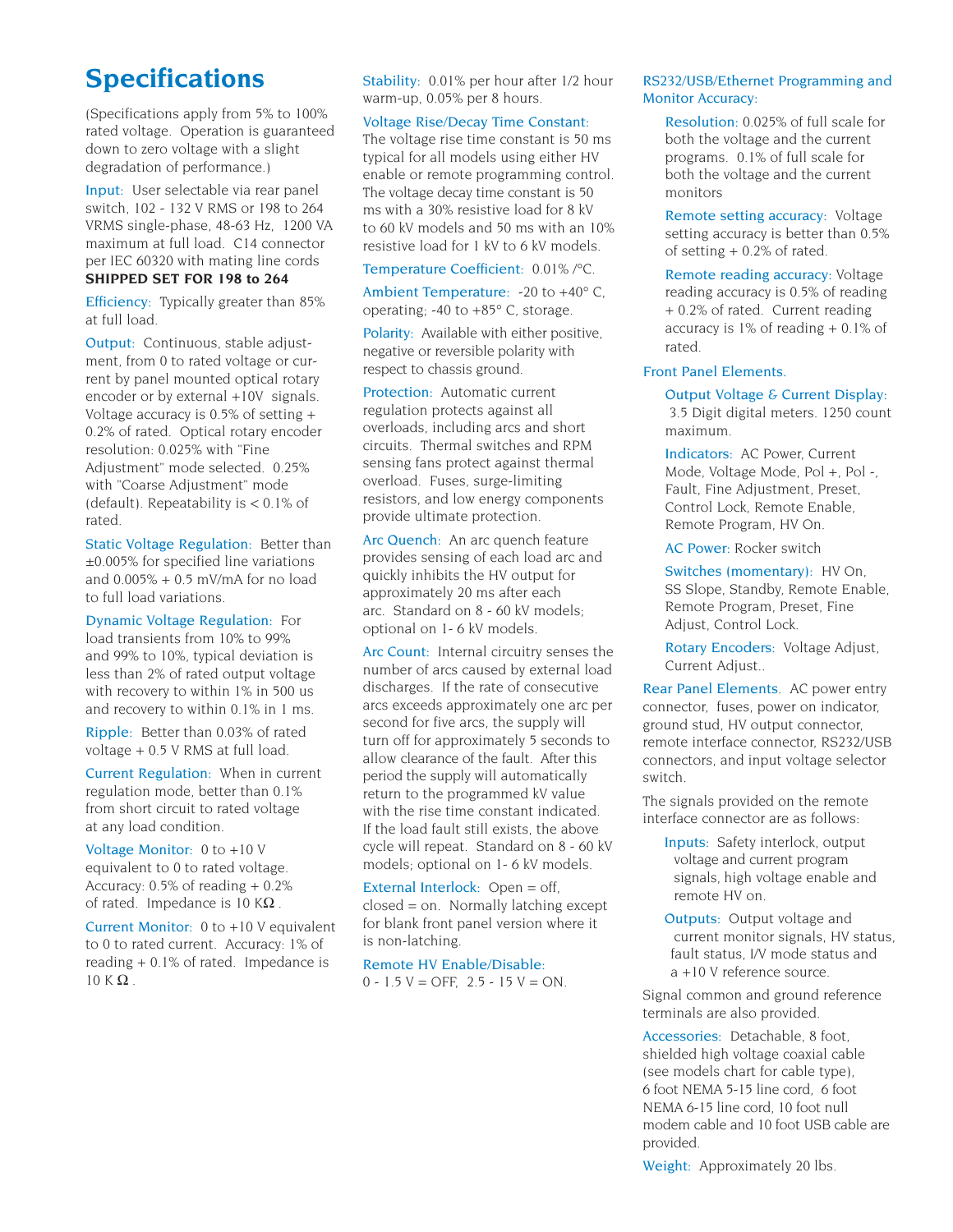## **Options**

Symbol Description

- A 100/200 VAC ± 10%, 48 63 Hz, Selectable. Shipped set for 200 VAC.
- F22 Required for CE Compliance 220 VAC Power Factor Corrected. AC Input line rated for 198 264 VAC, 48 - 63 Hz, 800 VA maximum. Active correction circuitry achieves an input line current harmonic content well below the maximum specified in EN61000-3-2. (AC Line voltage selector switch removed.) One NEMA 6-15 cord provided.
- NC Blank front panel, power switch and indicator only.
- ZR Zero start interlock. Voltage control, local or remote, must be at zero before the HV will enable.
- 5VC 0-5 V voltage and current program/monitor.
- ARC Arc count and quench as described in the specifications for 1 6 kV models.
- AC Arc Count Only
- AQ Arc Quench Only
- ETH Virtual RS-232 COM port over Ethernet network. (Requires compatible OS (eg Windows) for COM drivers)

## **Models**

| Positive<br>Polarity        | Negative<br>Polarity | Reversible<br>Polarity | Output<br>Voltage | Output<br>Current | Max<br>Stored<br>Energy J | Output<br>Cable |
|-----------------------------|----------------------|------------------------|-------------------|-------------------|---------------------------|-----------------|
| Reversible Polarity<br>Only |                      | EJ1R600                | $0 - 1$ kV        | $0 - 600mA$       | 0.06                      | <b>RG - 58U</b> |
|                             |                      | EI1.5R400              | $0 - 1.5kV$       | $0 - 400mA$       | 0.1                       | <b>RG - 58U</b> |
|                             |                      | EI2R300                | $0-2kV$           | $0 - 300mA$       | 0.1                       | RG - 58U        |
|                             |                      | EI3R200                | $0 - 3kV$         | $0 - 200mA$       | 0.2                       | RG - 58U        |
|                             |                      | EJ5R120                | $0 - 5kV$         | $0 - 120mA$       | 1.2                       | <b>RG - 58U</b> |
|                             |                      | EJ6R100                | $0 - 6kV$         | $0 - 100mA$       | 1.6                       | <b>RG - 58U</b> |
| E18P75                      | E18N75               | E18R75                 | $0 - 8kV$         | $0 - 75mA$        | 0.9                       | <b>RG - 8U</b>  |
| E110P60                     | E110N60              | EI10R60                | $0 - 10kV$        | $0 - 60mA$        | 1.1                       | <b>RG - 8U</b>  |
| EI12P50                     | EI12N50              | EJ12R50                | $0 - 12kV$        | $0 - 50mA$        | 1.6                       | <b>RG - 8U</b>  |
| EI15P40                     | EI15N40              | EI15R40                | $0 - 15kV$        | $0 - 40mA$        | 1.7                       | <b>RG - 8U</b>  |
| EI20P30                     | EI20N30              | EI20R30                | $0 - 20kV$        | $0 - 30mA$        | 1.9                       | <b>RG - 8U</b>  |
| EI25P24                     | EI25N24              | EI25R24                | $0 - 25kV$        | $0 - 24mA$        | 1.4                       | RG - 8U         |
| EI30P20                     | EI30N20              | EI30R20                | $0 - 30kV$        | $0 - 20mA$        | $\overline{2}$            | <b>RG - 8U</b>  |
| EJ40P15                     | EJ40N15              | EI40R15                | $0 - 40kV$        | $0 - 15mA$        | 2.7                       | <b>RG - 8U</b>  |
| E150P12                     | E150N12              | E150R12                | $0-50kV$          | $0 - 12mA$        | 3.4                       | <b>RG - 8U</b>  |
| EI60P10                     | E160N10              | E160R10                | $0 - 60$ kV       | $0 - 10mA$        | 4                         | <b>RG - 8U</b>  |